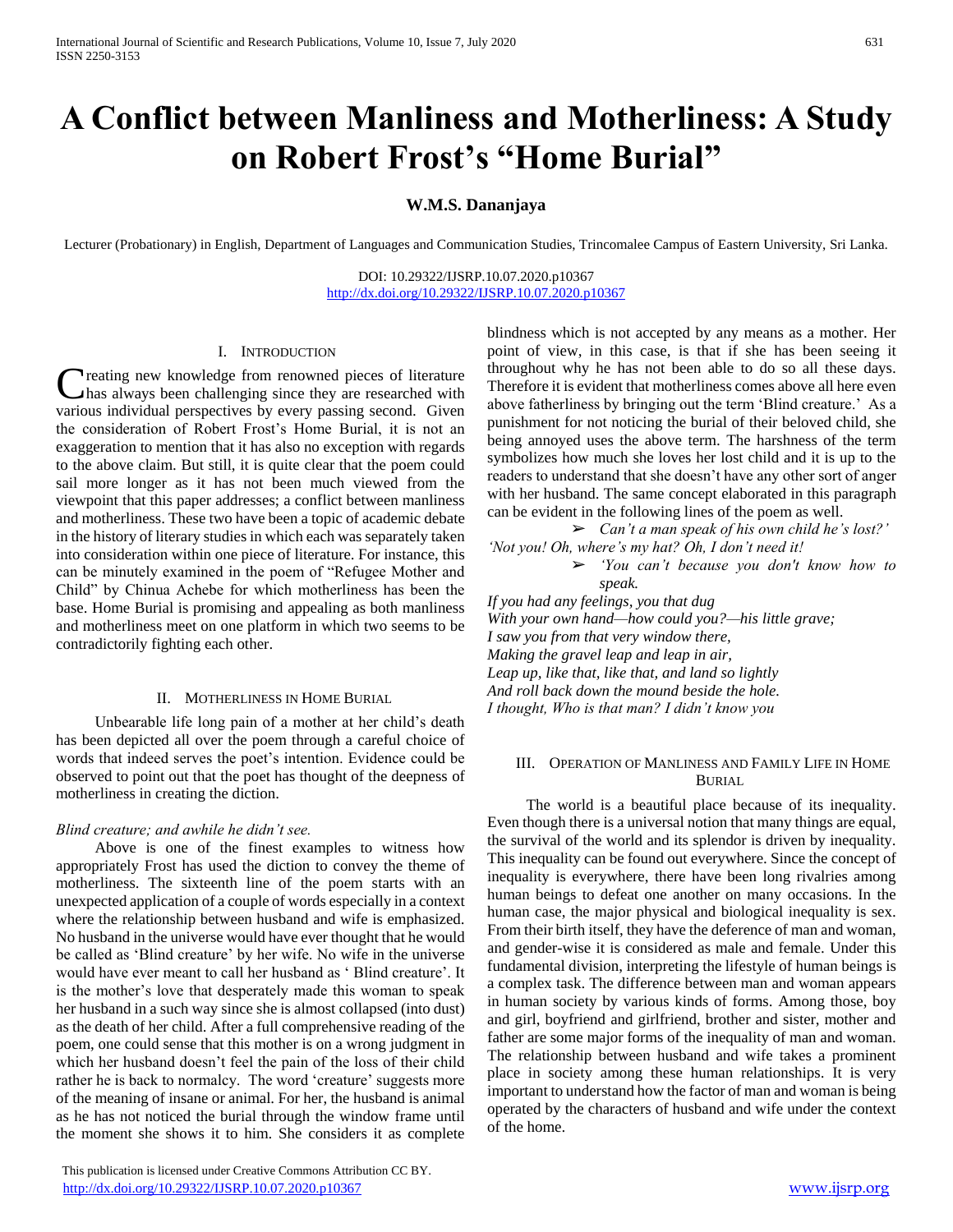Robert Frost, one of the great American poets, has considered this human obligation in his poem "Home Burial". Even though they are human beings, biologically and psychologically they have the deference of man and woman and when it comes to the topic of home, they are husband and wife. Two different human beings have got together under one home. Then the rivalry creates ceaselessly. Most probably this is a psychological one and sometimes it may be physical. When husband psychologically outmaneuvers wife, she doesn't bear it and when wife psychologically outmaneuvers husband, he doesn't tolerate it. So, the rivalry happens between husband and wife. Robert Frost has realized this reality and readers are given a psychological analysis for that by the poem of Home Burial. Not only he has enjoyed the poem but also he has drawn a superb picture of how the husband and wife relationship should be maintained in the context of the home. The poet expects a home to be a place where mutual understanding is shared by the husband and wife by the name of emotional bounds. Mutual understanding of husband and wife is all about an emotional understanding because human beings are the beings who are having emotions and feelings rather than any other animal in the universe. Understanding the emotions and feelings of these two is the best pathway to better marriage life.

 Henceforth, Robert Frost's Home Burial is a business of human emotions and it is maintained in the home. Frost touches the core sense of the poem very beautifully by its title itself. Home and Burial are two contrast words and they have extremely two different meanings. Though they have two separate meanings, the poet has put them together and then he has tried to generate new meaning for those two words by summarizing the full poem into two words. The word home is totally different from the word house. It's because a house is a structure of materials like bricks, sand, cement, etc. It is just a building. Once it is filled with emotions it will become a home. Hence in the case of a home, we might definitely have emotions and feelings. That is why people feel free when they are in their homes. Once people lost their emotions in the home it will automatically be a house. Therefore home is nothing but emotions and it is a happy place.

Burial is the place where people are buried after they died. So, the meaning of this word is sad or unhappy. But the topic of the poem is Home Burial. According to the meaning analysis, it would be a place like a house where the emotions have been lost. That is why the poet has given the name for it as a home burial. So, even if it is a home it is a burial. So home must be a place with full of emotions. The poet begins the poem as following,

#### *He saw her from the bottom of the stairs*

 Frost makes the foundation for his intention with a very beautiful image and first of all, HE and SHE or husband and wife appears in the first line of the poem. When the reader reads this *from the bottom of the stairs* a kind of visualization is created in his mind; a very lavish people, comfortable lives, and a high-class family. Because of word stairs, people tend to think like that. Here the poet says that the husband is at the bottom of the stairs and wife is on the top of the stairs. Physically they are not at the same level. The wife is in an upper position and the husband is in a lower position. Even though Frost has created a physical visualization for this incident it implies a hidden meaning which has a value of thousand words. He expresses the psychological side of this incident and says that even though husband and wife are human beings, they have the inequality of man and woman. So, the way of thinking of husband and wife is different. That is normal and natural. That is the nature of the world. So, mentally or psychologically they have a difference. This difference has been drafted by the phrase *from the bottom of the stairs*. In this house, there is a gap between husband and wife. It is a problem of emotions. In the case of the house, this gap must be maintained at a lower level because it leads to a better home and a better family life. Though there are always gaps between husband and wife they must negotiate all those things by having talking or discussions. Otherwise definitely home is a house and husband and wife lead to two sides. This conflict has been replicated by this poem.

 Negotiation is essential at home. It is because the ego of human beings is different from one another. Once somebody's ego is in the up, the ego of the other one must be in a lower position. They must be able to negotiate with a particular position. This is the psychological side of the relationship between husband and wife.

#### *Looking back over her shoulder at some fear. She took a doubtful step and then undid it*

 She is about to put the first step to get down to the stairs. But she looks back with fear. Here, fear is the first emotion. When one has a fear behind him or her, he or she used to go forward or run. But she again looks back towards the fear and even she undid the step which she put. That is also with a doubtful observation. Behind all these scenes her husband is in front of her. So he may be the worst fearful thing to her. But in the home, this should not happen. Husband and wife should not live in fear of each other in a happy relief home. If it is a home emotional bondage should be shared depend on respect and in the heartiest way. It shouldn't maintain with fear. If the wife respects the husband as the fear that is not a home. In the home always emotional bondage is appreciated in the first place.

### *He spoke*

*Advancing toward her: "What is it you see?" From up there always? -- for I want to know." She turned and sank upon her skirts at that,*

 *"I will find out now—you must tell me,* 

*dear."*

 The concept of male dominance has spread all over human society. It is an ongoing problem in the home also. Man is the power of the home in many countries of the world and everything is under his observation and ruling. He tries to spread his dominance on his wife in the relationship between husband and wife also. Sometimes this scatters their marriage life. The poet above uses the phrases *Advancing toward her: "What is it you see?" From up there always? -- for I want to know* and *"I will find out how—you must tell me, dear."* to implies the male dominance inside the home. He has broken the rule of punctuation marks in *From up there always? -- for I want to know"* to emphasize the more attention and power on male dominancy. So, the husband must be able to double think about the male dominance in an ideal home and still he shouldn't be able to think about his own wife as his servant. He must respect her for the sake of an emotional bond. If it is so, that home will be home forever. And of course, once the husband asks something from wife, the wife would be able to give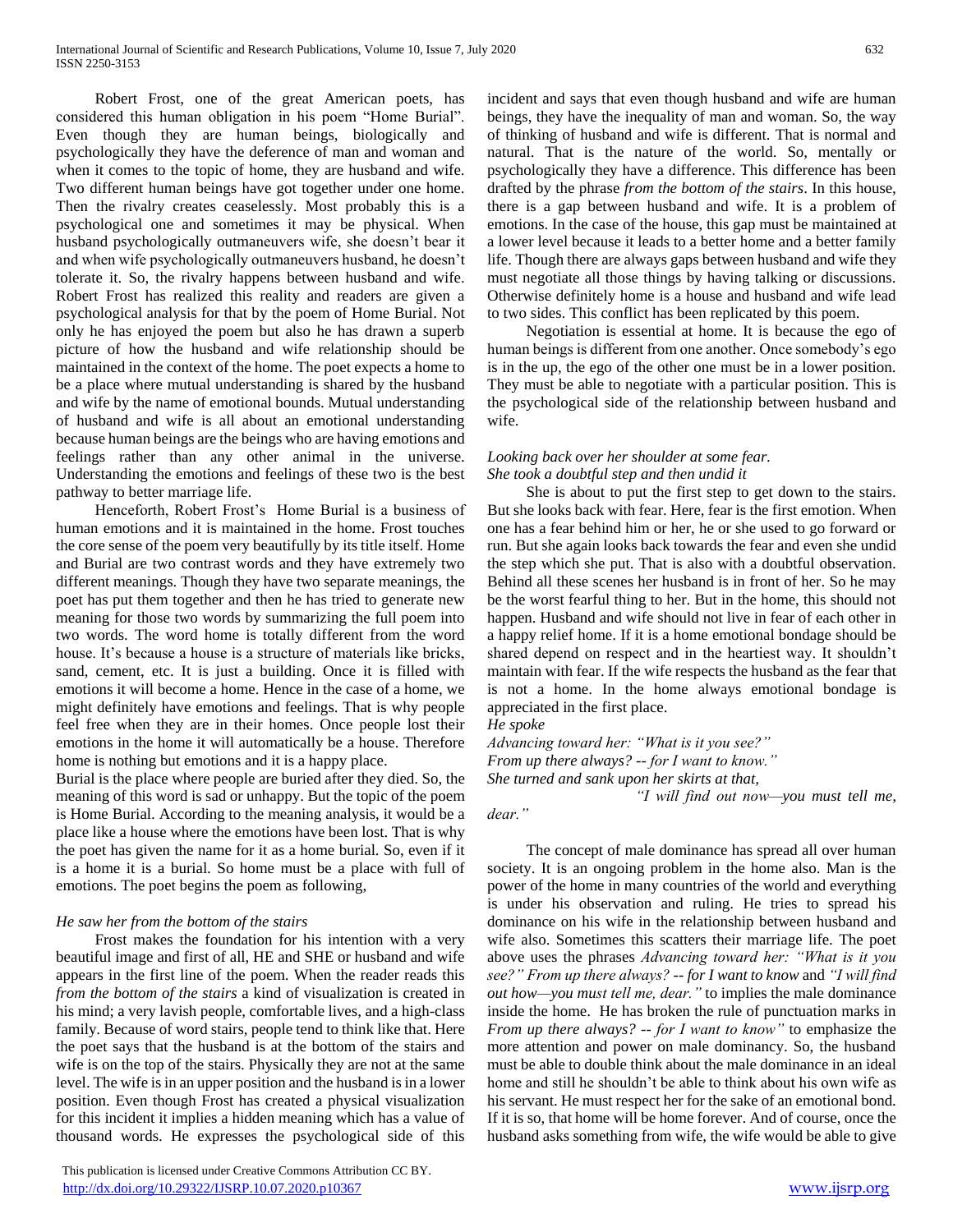feedback for that. At least a simple gesture is enough since it is an emotional bond. But this wife does, *She turned and sank upon her skirts at that,*

 She doesn't care about her husband. If things continue like this, this home will be a hell. The wife also must have a willingness to negotiate. At least listening to her husband is enough. In this stanza, considering the ego of the husband is very important. This kind of ego flexibility is needed for our typical home also. Continuously his wife doesn't care about him and he doesn't get angry and his ego is getting lower and lower. It is well expressed in these lines.

**"***What is it you see?"*

 *From up there always? -- for I want to know"*  (two harsh questions)

question)

 *"What is it you see?"* (One

 *"I will find out now—you must tell me, dear."*  (Even though the question is hard, dear is used at the end)

 It is clearly observed that his harshness is getting lower and lower. The first one is a couple of tough questions for the wife. Then the second one is another question. But that is not a harder one rather than the earlier one. Then, in the end, he has used dear. Still, emotional bondage between this husband and wife is alive. The husband is ready to negotiate step by step. But the wife doesn't.

#### *refused him any help,*

 So, the home which is in Frost's mind is a paradise of ego flexibility. Once the husband gets angry wife should tolerate and once the wife gets angry husband should be able to tolerate it. If both are against them at the same time it will not be a home furthermore. The flexibility is very much needed for a happy home. When the emotions are not balanced inside the home it will become a house.

#### *"You don't, she challenged. "Tell me what it is."*

 Earlier he was kept on asking questions from her but she doesn't give any answer. But when she asks a question, he replies for it. Even she challenged him. How bad she is? This wife doesn't try to balance her emotions with her husband. Then only the question is solved. The emotional bond of the home is linked together. Here, it is reversed. That is what it was given the name of Home Burial. By the poem Home Burial, Robert Frost expresses the most essential element of a marriage life or a happy home as follows.

## *So small the window frames the whole of it.*

*Not so much larger than a bedroom, is it?*

 Not only in a happy home but also this is the philosophy of life. The nature of the human being is, interpreting the things and events by having only one direction. Life is seen by the people through only one frame. This one angle or direction is equal to a window frame. But the poet says that that is not everything. People might be in trouble when they see all their life through a singlewindow frame. So, their vision should be broadened. In a happy home also wife must not think about his husbands in negative ways by depending on one or two incidents. That may not be everything *(the window frames the whole of it*). In this poem also such a wrong understanding is seen.

*I saw you from that very window there,*

 She suspects his husband on her own child's burial. Behind this suspicion, she doesn't have clear evidence that he buried the child's body. Based on very few minor chances she thinks like that. The husband and wife must think about them with a wide vision. When there are problems and doubts between husband and wife, the best thing is to solve the problems by compromising. Ego flexibility is much needed for compromising.

*"There is something I should like to ask you, dear."*

 *"You don't know how to ask it." "Help me, then."*

 The husband is always ready to compromise in this home. Ego flexibility is they're always in his side and from the wife's side, it doesn't exist. In a happy and peaceful home, this mustn't be maintained and once one is ready to compromise at least others must listen to the other. But this wife is not like that. That also happens because of an emotional problem where he is suspected to her own child burial. The husband and wife relationship must be followed by a win-win situation. It is something like a bargaining process. Both of them must be equal in some point and there they might have the compromising. When the compromising is done it is a happy and peaceful home.

*A man must partly give up being a man With womenfolk.*

 Here again, the poet has shown that when the husband deals with his wife he must be a soft-hearted person with a lack of male dominance.

#### *Two that don't love can't live together without them. But two that do can't live together with them."*

 If the husband and wife love each other, their home will be heaven. If it is not they are unable to live together. Love to one another is the basic building block of a happy home. As a fundamental fact, it is very important to mention that the male dominance of the husband will destroy the happiness of family life.

#### *You won't go now. You are crying. Close the door.*

*I will follow and Notes, K. (1970, January 01). Refugee Mother and Child { Chinua Achebe }. Retrieved July 06, 2020, from http://kjtenglishnotes.blogspot.com/2014/05/refugee-mother-andchild-chinua-achebe.htmlbring you back by force. I will! --"*

 Therefore, this is the problem between husband and wife. The husband always comes first before his wife and he wants control always her life. That is also being done by force. The wife doesn't tolerate this tendency and it will create more and more quarrels between them. For a happy home, quarrels are not positive.

#### **REFERENCES**

- [1] Frost, R. (n.d.). Home Burial by Robert Frost. Retrieved July 06, 2020, from https://www.poetryfoundation.org/poems/53086/home-burial
- [2] Mcleod, S. (n.d.). Attachment Theory. Retrieved July 06, 2020, from https://www.simplypsychology.org/attachment.html
- [3] Webb, A. (2020, June 05). The subtle interplay of attunement. Retrieved July 06, 2020, from https://www.mother.ly/child/what-to-know-attachmenttheory/the-subtle-interplay-of-attunement
- [4] Notes, K. (1970, January 01). Refugee Mother and Child { Chinua Achebe }. Retrieved July 06, 2020, from http://kjtenglishnotes.blogspot.com/2014/05/refugee-mother-and-childchinua-achebe.html